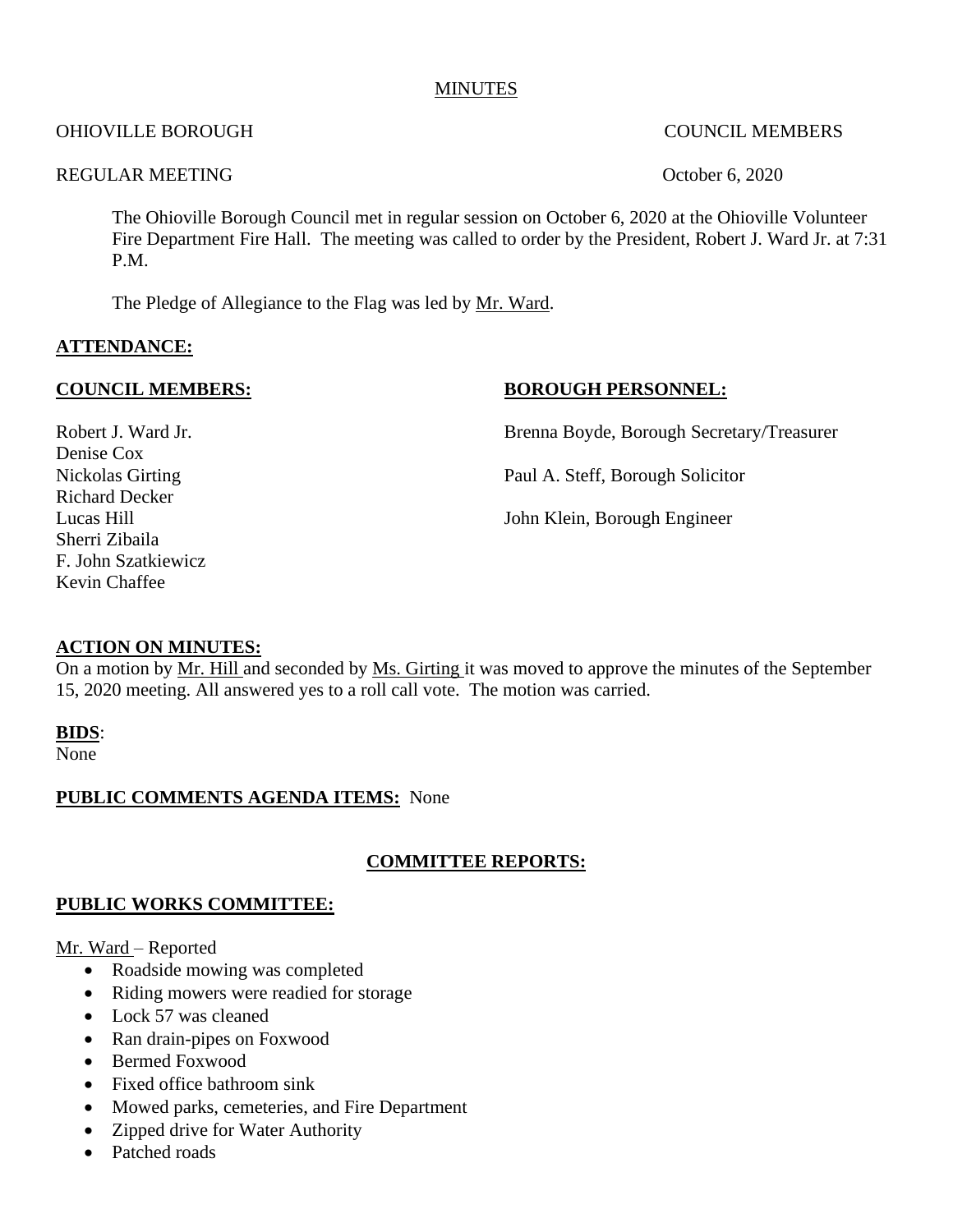- Emptied Recycle Trailer
- Dug up electric line at Lock 57
- Oiled and Chipped 11.9 miles of roads this year

# **FINANCE / OFFICE COMMITTEE:**

Mr. Hill- Review budgeting information included in packets, look to cut expenses

# **LEGISLATIVE COMMITTEE:**

Mr. Szatkiewicz –

• Mrs. Zibaila reported on her attendance at COG meeting with discussion covering a pending House Bill and the possibility of ordering Commodities electronically

# **PUBLIC UTILITIES COMMITTEE:**

Mr. Szatkiewicz-

• Still waiting to hear from gas companies, hoping to now hear by the end of the year

# **PUBLIC SAFETY COMMITTEE:**

# Fire Committee –Ms. Cox –

• Reviewed need for new equipment for call response which includes a laser printer, computer, and a smart television

# **MOTION TO PURCHASE NEW TECHNICAL EQUIPMENT FOR FIRE DEPARTMENT:**

On a motion by Ms. Cox and seconded by Mr. Hill it was moved to purchase a new computer, laser printer, and smart television in an amount not to exceed \$2,000. All answered yes to a roll call vote. The motion was carried

Police Committee –Ms. Cox–

- Issues with all Police Station equipment from power surge have been resolved
- New ballistic vests (quantity of four or five) will need to be purchased next year in the quoted amount of \$940 per vest
	- o plan to apply for financial assistance/grant to offset some of this expense

# **RECREATION COMMITTEE:**

Mr. Szatkiewicz-

- Broken playground equipment at ballfield
- Drawings on electric lines at Lock 57
- Noted that the docks will be removed based on the long-range forecast

# **REPORTS OF OFFICERS**:

Mayor Chaffee – No Report

Secretary – No Report

Treasurer – No Report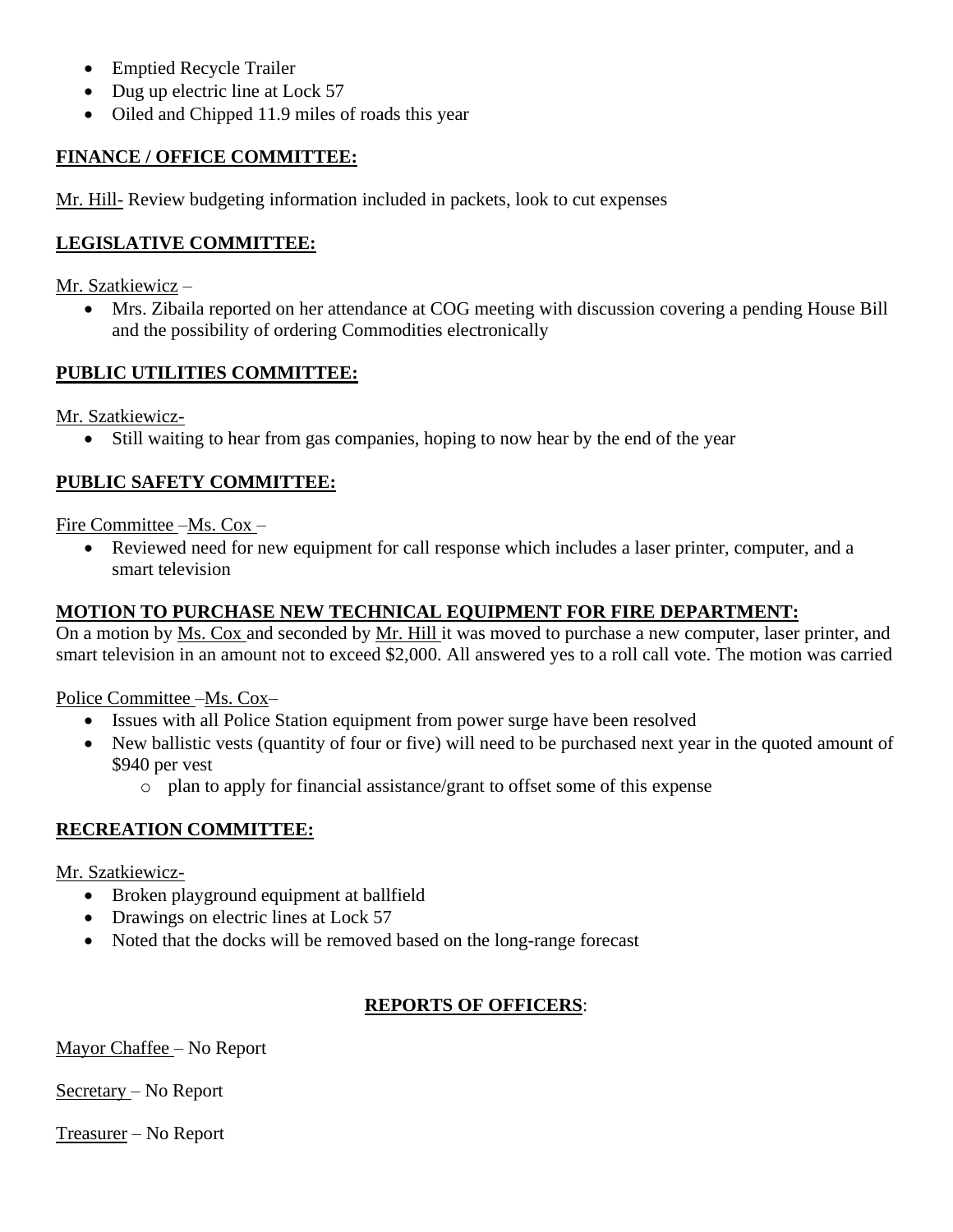Planning Commission – Meeting to be held on October 7, 2020 at 7:40 at Borough Building

Emergency Coordinator – No Report

Borough Solicitor – No Report

Borough Engineer – Reported completion of road review of Wood St. and subdivision plan review

Sewage Enforcement Officer – No Report

Tax Collector – No Report

# **UNFINISHED BUSINESS**:

Mr. Hill asked about continuing to rent sound equipment for the Council Meetings

**ACTION ON BILLS**: Bill List #13 submitted for approval.

# **MOTION TO APPROVE SUBMITTED BILL LIST #13:**

On a motion by Mr. Decker and seconded by Mr. Szatkiewicz it was moved to approve Bill List #13. All answered yes to a roll call vote. The motion was carried.

**ORDINANCES OR RESOLUTIONS:** None at this time.

**APPROVAL OF PLANS:** None at this time.

# **COMMUNICATIONS:**

- Allocation of General Municipal Pension System State Aid to be received in the amount of \$39,390.66
- State Aid for Volunteer Fire Relief to be received in the amount of \$17,931.03

**ACTION ON COMMUNICATIONS:** None at this time.

**AWARDING OF BIDS:** None at this time.

**NEW BUSINESS:** None at this time.

# **PUBLIC COMMENT:**

Alex Riley of 137 Wood St. asked to have settlement sheet from Tax Claim Bureau signed by appropriate borough officials to purchase the vacant property from county repository next to his property on Wood St. in the amount of \$1,956.05

## **MOTION FOR APPROPRIATE BOROUGH OFFICIALS TO SIGN COUNTY SETTLEMENT SHEET:**

On a motion by Mr. Szatkiewicz and seconded by Mr. Hill it was moved for appropriate Borough official to sign the County settlement sheet for Mr. Alex Riley to purchase the county repository property on Wood St. All answered yes to a roll call vote. The motion was carried.